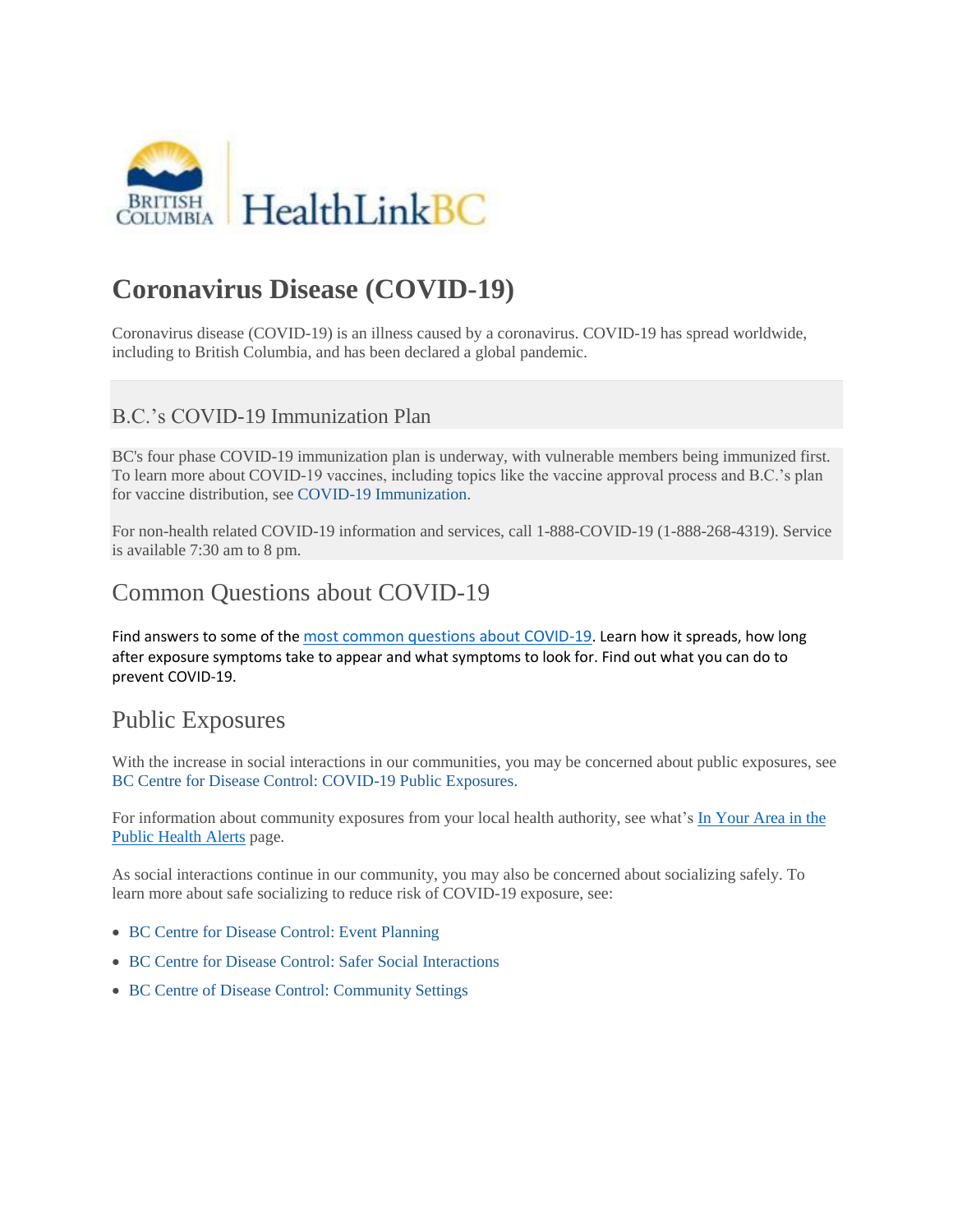# Testing

Testing for COVID-19 is recommended for anyone with cold, influenza or COVID-like symptoms, even mild symptoms. Testing is not required if you do not have symptoms. You do not need a referral or to call **8-1-1**. Learn more about [testing and where you can get tested.](https://www.healthlinkbc.ca/covid-19/testing)

## Self-isolation and COVID-19

Self-isolation means staying home and avoiding situations where you are in contact with others. It is an important measure in stopping the spread of illness. There are a number of reasons why you should or may be required to self-isolate. For more information about self-isolation:

- [BC Centre for Disease Control: Self-Isolation.](http://www.bccdc.ca/health-info/diseases-conditions/covid-19/self-isolation)
- Government [of Canada: Coronavirus disease \(COVID-19\): Prevention and risks](https://www.canada.ca/en/public-health/services/publications/diseases-conditions/self-monitoring-self-isolation-isolation-for-covid-19.html)

## Self-monitoring

Self-monitoring means paying close attention to how you feel. Record your temperature and watch for any COVID-like symptoms. You may also need to help children or close contacts who are older or chronically ill and are self-monitoring. To find out what symptoms to look for, see:

- Symptoms of COVID-19
- [BC Centre for Disease Control: Symptoms](http://www.bccdc.ca/health-info/diseases-conditions/covid-19/about-covid-19/symptoms)

To learn more about self-monitoring, see, [BC Centre for Disease Control: Daily Self-Monitoring Form for](http://www.bccdc.ca/resource-gallery/Documents/Guidelines%20and%20Forms/Guidelines%20and%20Manuals/Epid/CD%20Manual/Chapter%201%20-%20CDC/COVID19-Contact-monitoring-form.pdf)  [COVID-19](http://www.bccdc.ca/resource-gallery/Documents/Guidelines%20and%20Forms/Guidelines%20and%20Manuals/Epid/CD%20Manual/Chapter%201%20-%20CDC/COVID19-Contact-monitoring-form.pdf) (PDF, 257KB)

## Symptoms

To learn about COVID-19 symptoms, what to do if you are feeling ill, and who may be at higher risk for complications, see [Symptoms of COVID-19.](https://www.healthlinkbc.ca/symptoms-covid-19)

# Reduce Your Risk of Infection

Learn more about how to [reduce your risk of infection.](https://www.healthlinkbc.ca/reduce-your-risk-infection)

## Keeping Transmission Low

#### Physical distancing

To learn more about how you can protect yourself and others, see [BC Centre for Disease Control: Physical](http://www.bccdc.ca/health-info/diseases-conditions/covid-19/prevention-risks/physical-distancing)  [Distancing.](http://www.bccdc.ca/health-info/diseases-conditions/covid-19/prevention-risks/physical-distancing)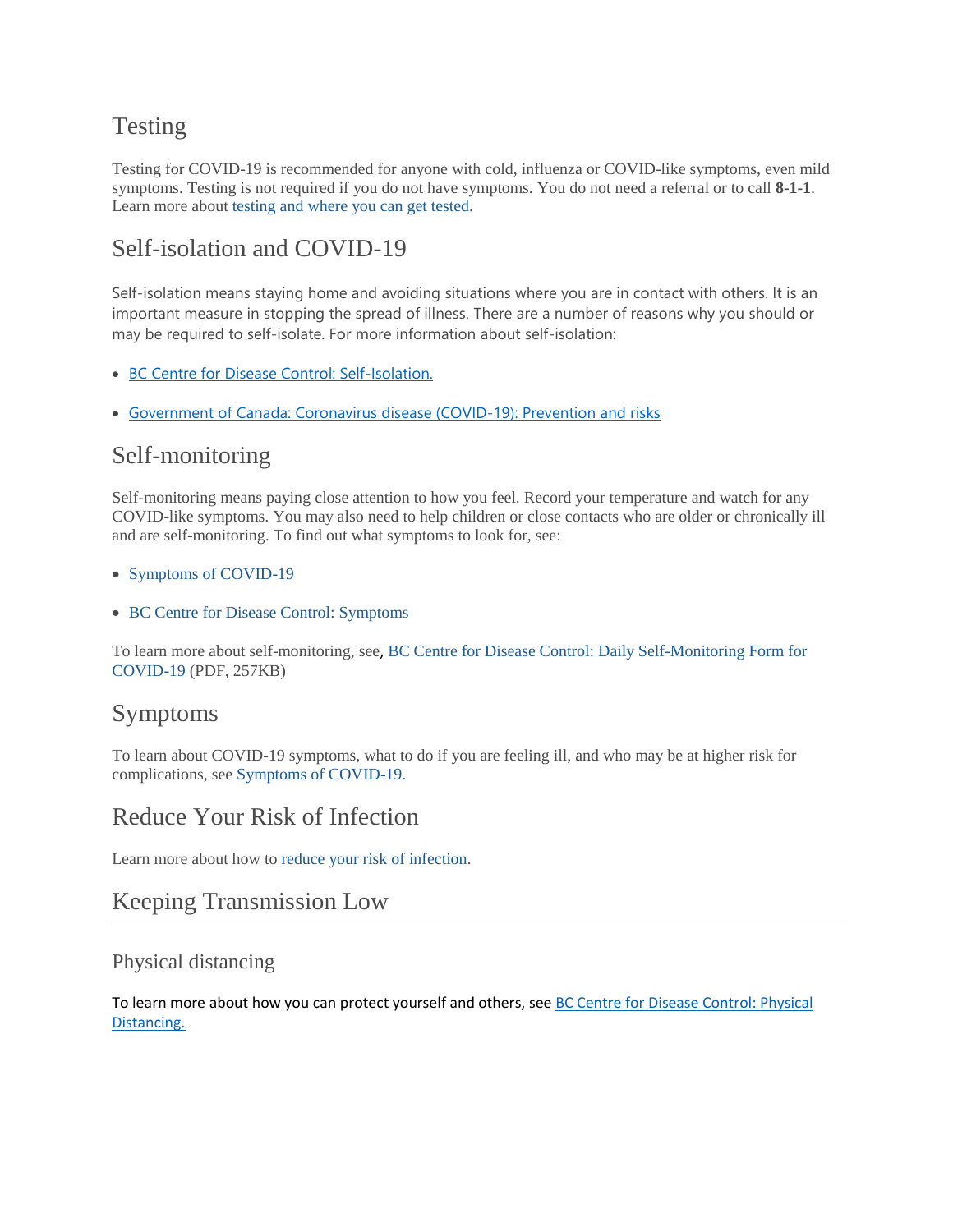#### Masks

Masks act as a barrier and help stop droplets from spreading when you talk, laugh, sing, cough or sneeze. Using a mask in combination with the above preventative measures can help protect those around you.

To learn more about wearing a mask and types of masks, see [BC Centre for Disease Control: Masks.](http://www.bccdc.ca/health-info/diseases-conditions/covid-19/prevention-risks/masks)

#### Travel and COVID-19

For the latest travel advisory information, see:

- [Government of British Columbia: Travel and COVID-19](https://www2.gov.bc.ca/gov/content/covid-19/travel/current)
- [Government of Canada: Pandemic COVID-19 all countries: avoid non-essential travel outside Canada](https://travel.gc.ca/travelling/health-safety/travel-health-notices/221)

#### Treatment

There are some specific treatments available for COVID-19, including a vaccine that has been approved for use in Canada. For more information, see BC [Centre for Disease Control: Treatments.](http://www.bccdc.ca/health-info/diseases-conditions/covid-19/about-covid-19/treatments)

Most people with COVID-19 will recover on their own. Please see the BC [Centre for Disease Control:](http://www.bccdc.ca/health-info/diseases-conditions/covid-19/about-covid-19/if-you-have-covid-19) If you [have COVID-19](http://www.bccdc.ca/health-info/diseases-conditions/covid-19/about-covid-19/if-you-have-covid-19) page for more information about how to manage your symptoms when you have been diagnosed with COVID-19.

Doctors and nurse practitioners are available to provide in-person care during the COVID-19 pandemic. Some offices may offer telephone and video appointments as well. If you need care, please contact your health care provider. If you do not have a regular health care provider, you can use the [HealthLinkBC Directory](https://www.healthlinkbc.ca/services-and-resources/find-services) or call **8-1-1** to find a health care provider in your community.

When seeing a health care provider, please tell them

- Your symptoms
- Where you have been travelling or living
- If you had close or prolonged contact with a sick person, especially if they had a fever, cough or difficulty breathing

For more information on what you can do if you have symptoms, see [Symptoms of COVID-19.](https://www.healthlinkbc.ca/symptoms-covid-19)

## Mental Health

The COVID-19 pandemic can bring up feelings of confusion, sadness and anxiety that are hard to manage. These are normal feelings when faced with uncertainty. It is more important than ever to take care of your mental health and be kind to yourself. Learn more about mental health and COVID-19: